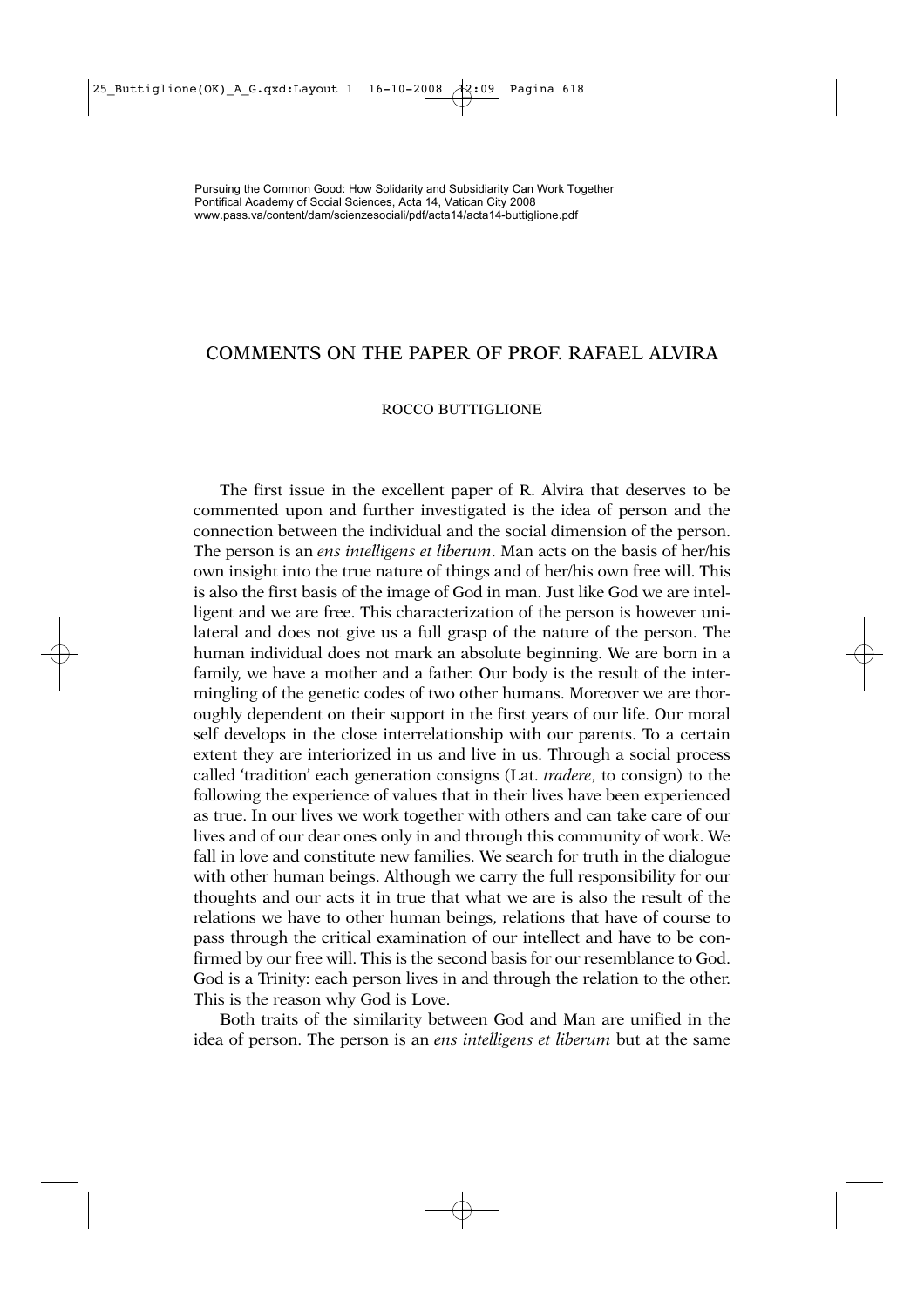time the person is a relation (*hypostasis*, that is the Greek word for person and means relation). Among the great monotheistic religions of mankind the first trait is more widely recognized than the second.

All monotheistic religions know that God is intelligent and free. Only Christianity says that God is a Trinity and the relation is constitutive of His being. Of course the resemblance between God and man and the nature of man is profoundly changed when we add this second determination to our idea of the person.

The person is at the same time individual (*persona est sui juris et altero incommunicabilis*) and social (better: community, that is intrinsically dependent upon the relation to others. Each one of us could say to God, but to a lesser degree and in a different sense also to our families and to our loved ones: if you were not, I would not be). Here there is a fruitful point of interconnection between ecclesiology and philosophy of the person. Man is created for communion with other men and with God.

One point should not, however, be obliterated. I am created for communion, but I become communion through an act of my free will. This act cannot be coerced.

All these considerations confirm the central tenet of Alvira's paper: there is an intrinsic relation between person and common good. The good of the person cannot be defined out of connection with the common good of the community to which she/he belongs.

This seems to respond to the libertarian criticism of the idea of social justice. This idea needs to be grounded in the idea of common good and in the perception of the person both as an individual and a (member of a) a community. But perhaps at least some of the libertarians (es. Von Hayek) visualized a different opponent in their criticisms of the idea of social justice and could come to terms with this idea of social justice.

A second issue that ought to be debated is the characterization and purpose of the enterprise. Perhaps we could agree in saying that the telos (purpose) of the enterprise is the creation of value. A certain input of raw materials, human labour, goods and services has to be transformed into an output of finished goods. If the output value is not larger than the input value the enterprise is a failure and does not perform its social function. The specific contribution of the enterprise as such to the common good is the creation of value.

Of course this specific contribution must be situated in the context of the totality of social life. Value has to be created for the shareholders of course. But value has to be created for other stakeholders too. Value has to be cre-